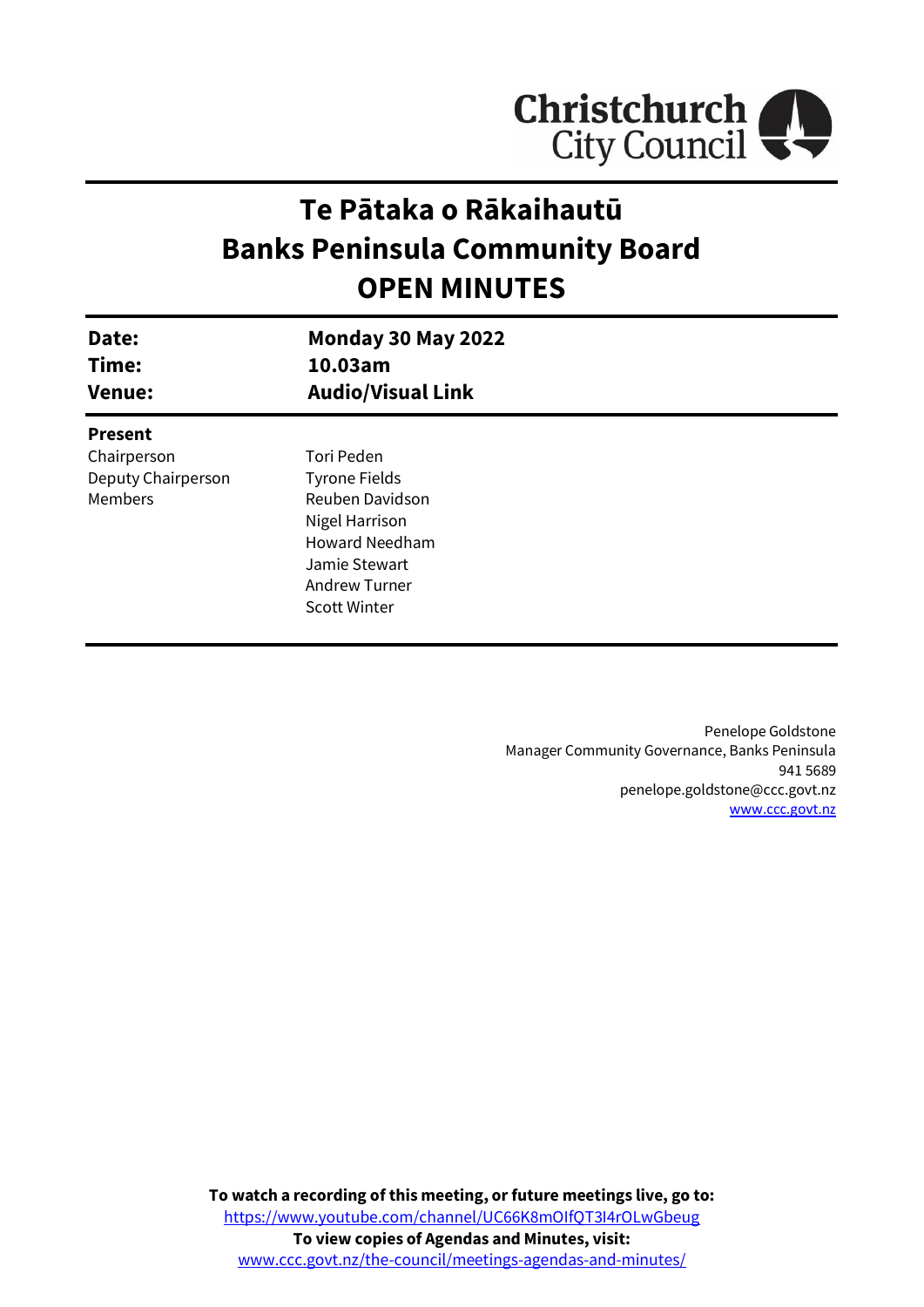

- **Part A Matters Requiring a Council Decision**
- **Part B Reports for Information**
- **Part C Decisions Under Delegation**

**Secretarial Note:** It is noted that this meeting was held via audio/video link on the Zoom platform due to the country being under the Covid-19 Protection Framework (the Traffic Alert System at Orange) on the date the meeting was scheduled. These minutes provide a written summary of the meeting proceedings.

## **Karakia Tīmatanga**: Reuben Davidson

The agenda was dealt with in the following order.

# **1. Apologies Ngā Whakapāha**

#### **Part C Community Board Decision**

There were no apologies.

# **2. Declarations of Interest Ngā Whakapuaki Aronga**

#### **Part B**

There were no declarations of interest recorded.

# **3. Confirmation of Previous Minutes Te Whakaāe o te hui o mua**

## **Part C**

## **Community Board Resolved BKCB/2022/00030**

That the minutes of the Te Pātaka o Rākaihautū Banks Peninsula Community Board meeting held on Monday, 16 May 2022 be confirmed.

Andrew Turner/Scott Winter **Carried**

# **4. Public Forum Te Huinga Whānui**

#### **Part B**

There were no public forum presentations.

# **5. Deputations by Appointment Ngā Huinga Whakaritenga**

## **Part B**

There were no deputations by appointment.

# **6. Presentation of Petitions Ngā Pākikitanga**

## **Part B**

There was no presentation of petitions.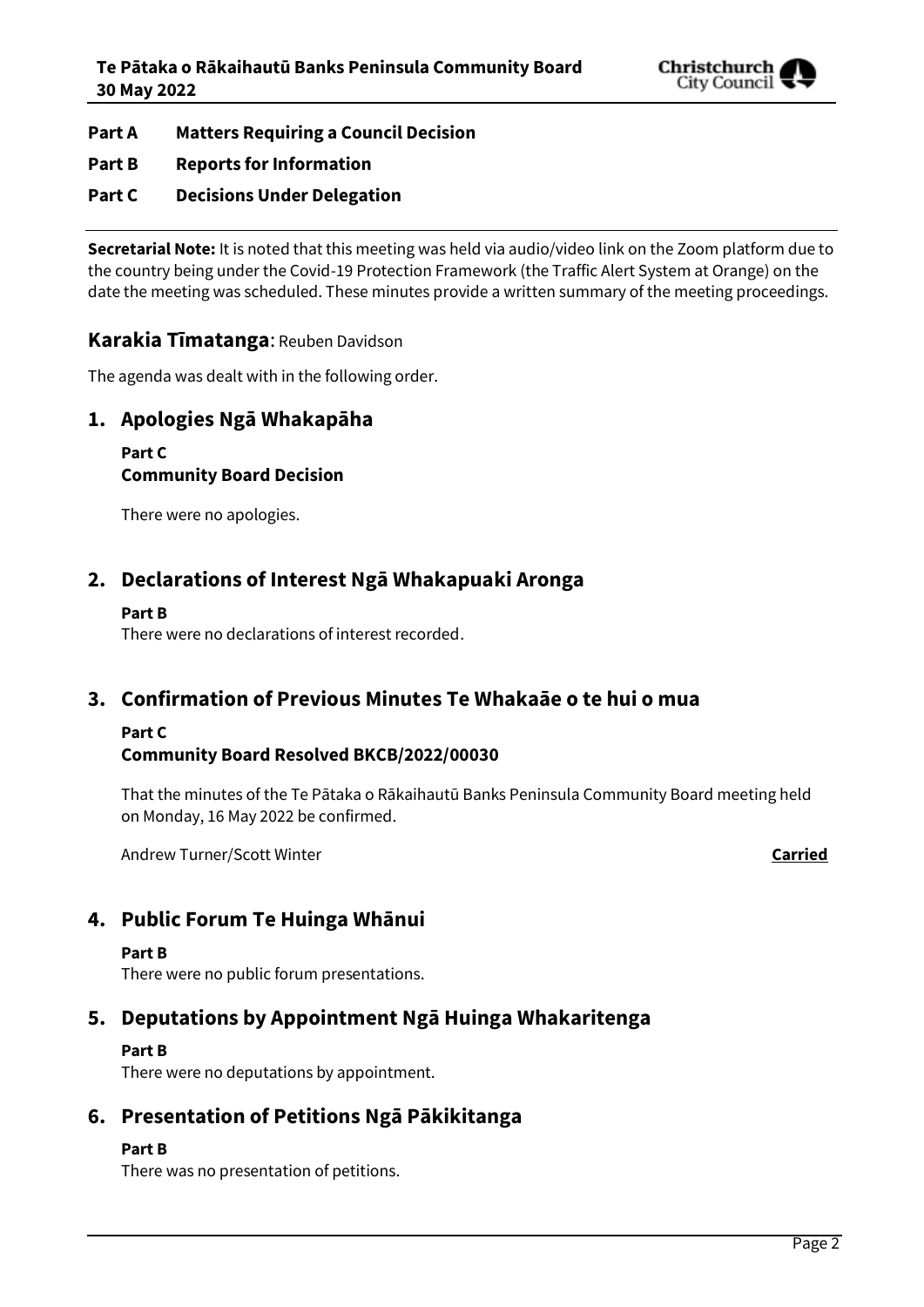

# **7. Banks Peninsula Libraries Update, April 2022**

## **Board Comment**

Debbie Fox, Team Leader Community Library Lyttelton, spoke to the Board in conjunction with Rosie Levi, Manager Community Libraries, to provide an update on Banks Peninsula libraries.

They reported that Akaroa was now able to offer a low cost pre-paid broadband service through one of the major telco providers and undertook to follow up to see if this could be introduced to other Peninsula libraries. They also answered questions about the re-staffing of the Little River Library and consequent levels of service. The Board was assured that staff were working to keep the same level of service in Banks Peninsula libraries as that which was available in the city.

#### **Community Board Resolved BKCB/2022/00031**

## **(Original Officer Recommendation Accepted without Change)**

#### **Part C**

That Te Pātaka o Rākaihautū Banks Peninsula Community Board:

1. Receive the information in the Banks Peninsula Libraries Report.

Reuben Davidson/Nigel Harrison **Carried**

# **8. Banks Peninsula 2021-22 DRF Report - Wainui Residents Association Picnic Tables**

## **Board Comment**

Board members supported contributing funding for the project as proposed, and commented on the partnership nature of such projects. The Board asked that staff ensure mana whenua had been consulted on the project.

## **Community Board Resolved BKCB/2022/00032**

## **(Original Officer Recommendation Accepted without Change)**

#### **Part C**

That Te Pātaka o Rākaihautū Banks Peninsula Community Board:

1. Approves a grant of \$2,000 from its 2021-22 Discretionary Response Fund to Wainui Residents Association towards Wainui Picnic Tables.

Nigel Harrison/Scott Winter **Carried**

# **9. Elected Members' Information Exchange Te Whakawhiti Whakaaro o Te Kāhui Amorangi**

#### **Part B**

Board members exchanged information and reported on recent activities: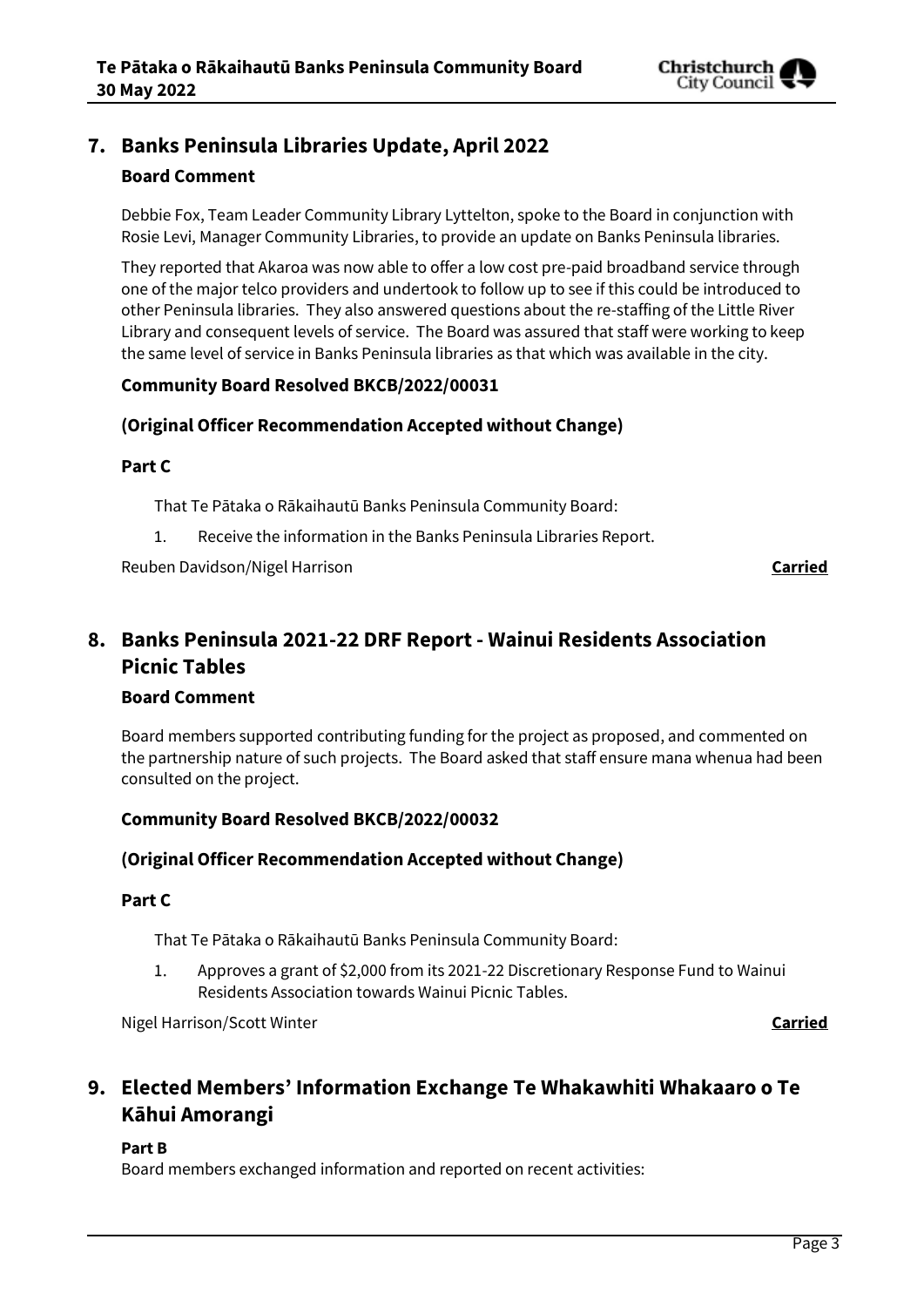## **Te Pātaka o Rākaihautū Banks Peninsula Community Board 30 May 2022**



- Robinsons Bay Residents and Ratepayers Heritage Land questioned how Board could show its support. Board to be briefed.
- Takapūneke blessing of Pou and other celebrations at Matariki.
- Duvauchelle Wastewater Hearing question of how the Hearings Panel was appointed.
- Duvauchelle Wastewater suggested the Board make a submission on the consultation.
- Cruise ships –concern over buses visiting Akaroa from Lyttelton and request for regular updates.
- Lyttelton Cruise ship visits acknowledgement of issues for businesses in Lyttelton.
- Tauhinukorokio Reserve request for update.
- Petty crime perception in Lyttelton that there is an increase. Request for comment from Police at the next briefing.
- Reserve Management Committee question around meetings for balance of Term.
- Annual Plan funding for Governors Bay Jetty and landscaping at Takapūneke looks positive.
- Lyttelton Recreation Ground Reserve Management Committee questioned when the Board could expect progress on Naval Point Plan for the recreation ground – need certainty for stakeholders.
- Whaka Ora Project going well with plantings, predator free actions and pest management plans progressing.
- Recent Road Accidents caused by icy roads.
- Discharge of Sediment from properties in Diamond Harbour led to a child being injured. Council contractors have now rectified.
- Stoddart Point landscape assessment had raised concerns about some trees. Governance staff will follow up due to sensitivity of information.
- Footpaths, Diamond Harbour need for footpaths on roads where pedestrians are walking.
- Marine Drive request update on previous action for mowing roadside and safety issues.
- Birdlings Flat Wastewater Consents meeting held to initiate a process. Property owners will be contacted individually.
- Dog Exercise Area, Little River staff are investigating.

#### **9.1 Takapūneke - Governance in Future**

It was questioned how the Takapūneke reserve would be governed in the future if it's status changed to that of a national reserve.

That Te Pātaka o Rākaihautū Banks Peninsula Community Board:

1. Request an update from staff on the possible change of status for the Takapūneke Reserve and how it would be governed in the future.

## **Karakia Whakamutunga:** Reuben Davidson

#### **Meeting concluded at 10.59am.**

## **CONFIRMED THIS 13th DAY OF JUNE 2022**

#### **TORI PEDEN**